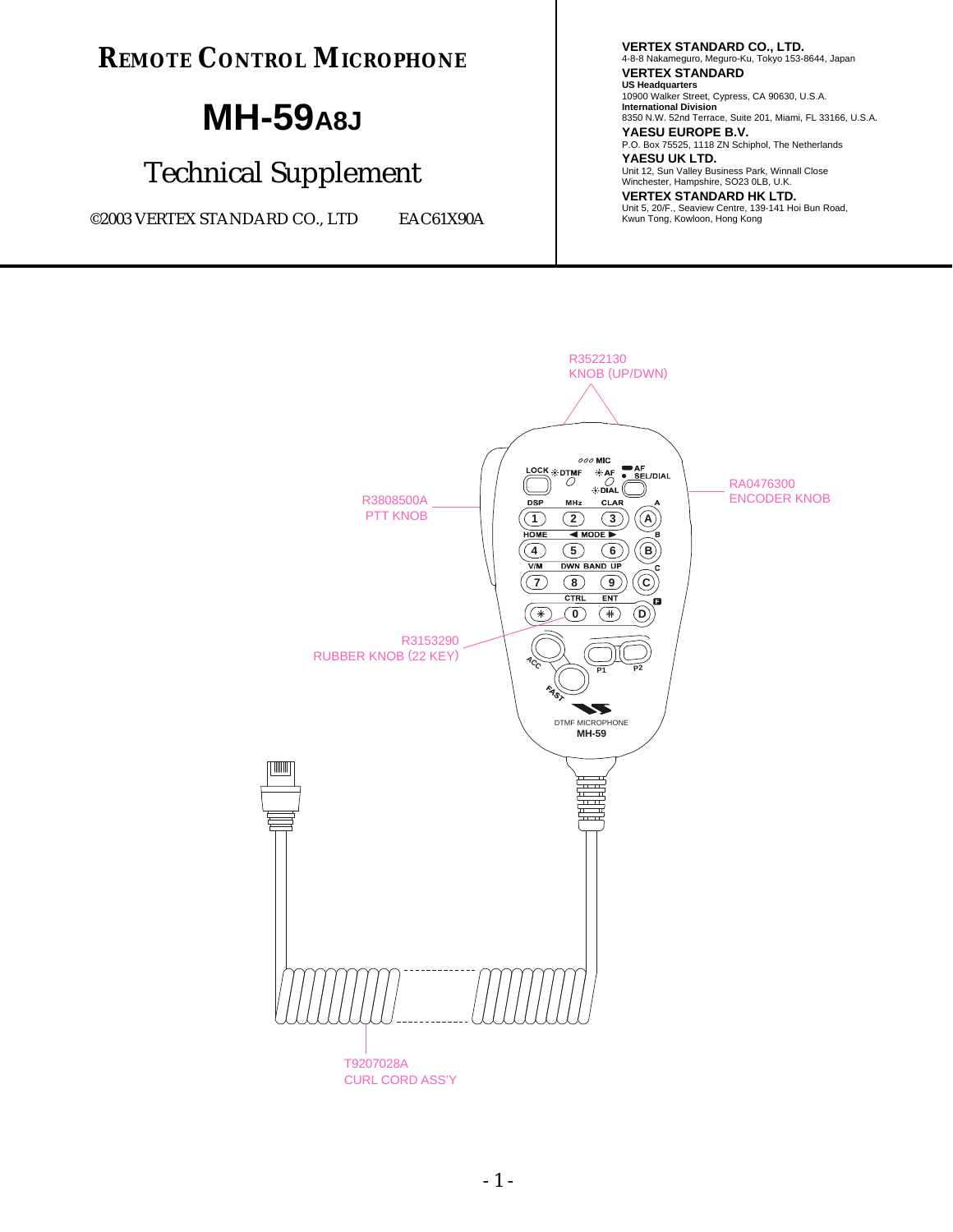#### *Circuit Diagram*



- 2 -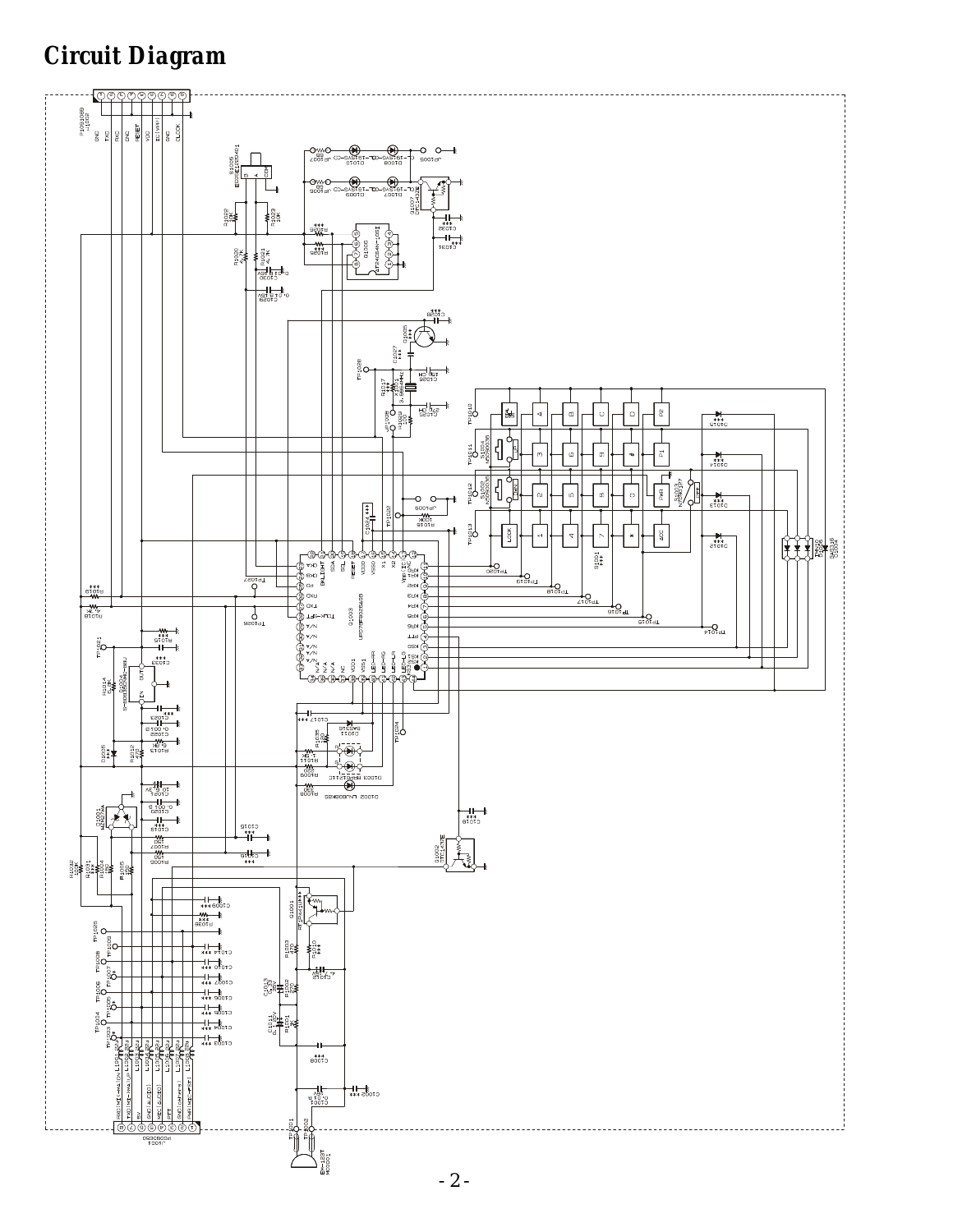#### *Parts Layout*



 $\bigoplus_{n=1}^{n+0.20}$ 國  $rac{3}{5}$  $\bigoplus$  $\overline{\oplus}$ ™<br>⊕  $\ddot{\oplus}$ Ï₿ )1009<br>[BH]  $\oplus$  $\bigoplus$  $\oplus$  $\overline{\oplus}$  $\overset{1}{\oplus}$ 1000000 っ

*(Side A) (Side B)*



- 3 -